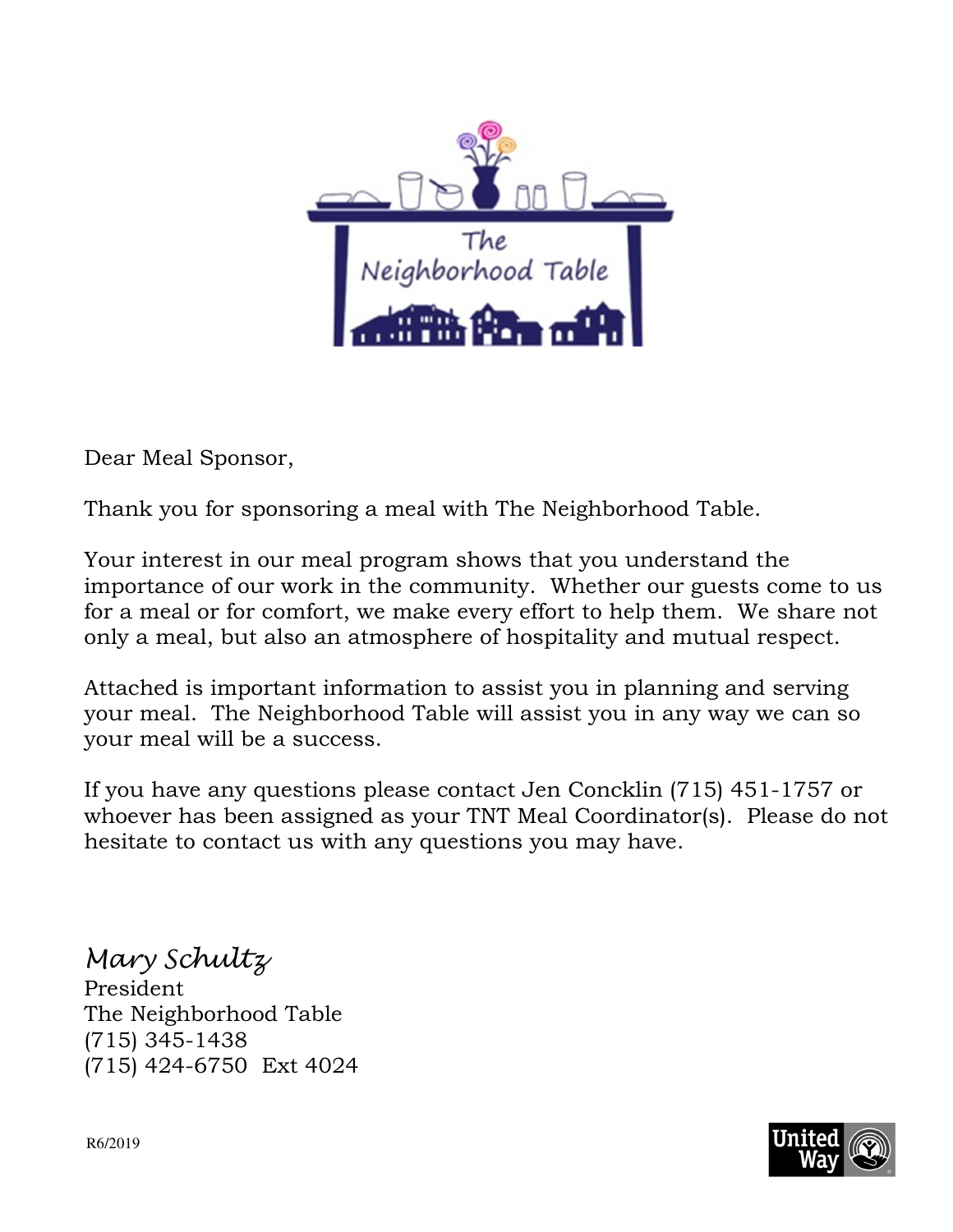#### **YOUR MEAL WITH THE NEIGHBORHOOD TABLE (TNT)**

**Date:**

**Sponsor:**

**Sponsor Coordinator(s):**

#### **TNT Meal Coordinator(s):**

**Meal Location:** Dining Room at the United Methodist Church - 441 Garfield Street (2 blocks south of McMillan Memorial Library) – Wisconsin Rapids

#### **Responsibilities of a Meal Sponsor**

TNT works with our sponsors to plan and shop for the meal in the most cost-effective way possible. We will help with preparation as necessary and guide you on how to serve and clean up after the meal. Your volunteers are also asked to welcome and interact with our guests to make them feel at home. We are currently serving about 250 plates at each of our Thursday meals, approximately two thirds are dine-in and one-third are take-outs. Take-Out meals require pre-registration and approval by the TNT Board. On Tuesdays we serve about 150 dinein guests only – there are no take-outs on Tuesdays. To use our inventory efficiently and timely, our Tuesday meal menus are planned by our TNT meal team.

After the meal, your TNT Meal Coordinator(s) will provide a list of food and supplies used for the meal to the TNT Operations Manager and an invoice will be prepared. Invoices will include the cost of the food, a beverage & supply fee of \$25, and a dining room/kitchen rental fee of \$115. If your organization provided all or part of the food for your meal, you will see these items on your invoice and they will be noted as "donated" to help document the menu and amount of food used for the meal. Once you receive your invoice, you may contact the TNT Operations Manager or Treasurer with any questions. Their contact information will be on your invoice. Please remit payment upon receipt.

#### **Timetable**

**3-4 Weeks in Advance:** Your TNT Meal Coordinator(s) will contact you to discuss plans for your meal. We ask that your meal contain the following:

 Main Course (protein & starch) Vegetable, salad, or other appropriate accompaniment Fruit Dessert

Optional: Bread (buns, rolls, bread sticks, etc.)

- You can request a specific menu or ask your TNT Meal Coordinator(s) to offer one or more menu options. We receive donations of food and we purchase food from Feeding America at reduced prices. We can help keep the cost of the meal down by using food from our inventory.
- Start recruiting your volunteer workers by using the sign-up sheets provided in this guidelines document.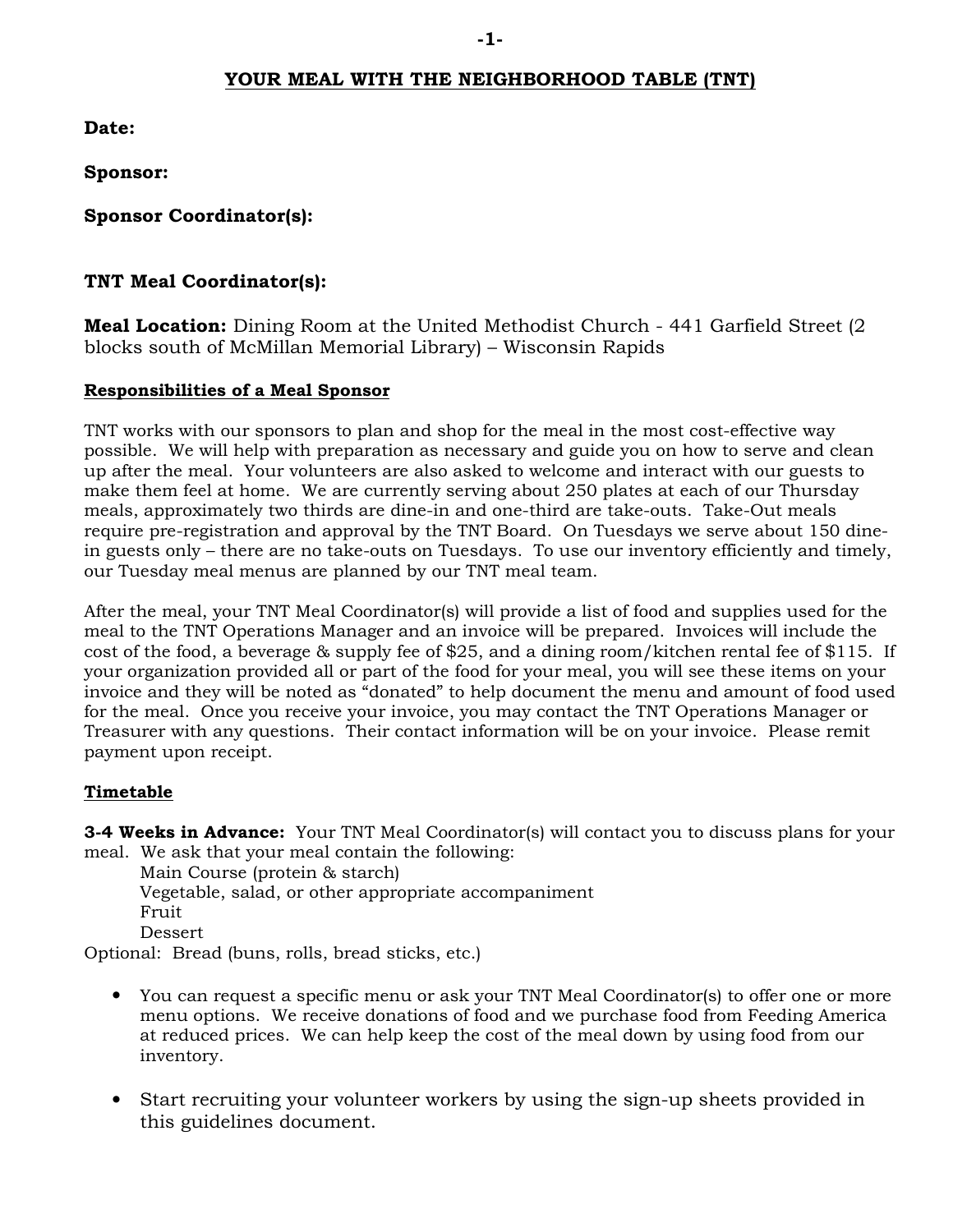**2 Weeks in Advance:** Your TNT Meal Coordinator(s) will contact you to finalize the meal plan, check on the status of your volunteer worker sign-up sheets, and familiarize you with the procedures of serving your meal. **If you have not sponsored a meal before, you may wish to have one or two volunteers attend a meal prior to your meal to better understand the duties of all jobs for your meal date.**

**1 Week in Advance:** Your TNT Meal Coordinator(s) will contact you to see if you have enough volunteer workers. If you do not, we will recruit workers from our volunteer list to insure a full roster.

**Day of Your Meal:** Your TNT Meal Coordinator(s) will meet your Kitchen/Meal Prep volunteers at United Methodist Church at your agreed-upon time or the time noted on your sign-up sheets. Your TNT Meal Coordinator(s) will be present throughout the day, along with our TNT Cooks, to lead and guide your volunteers with their job assignments. At 4pm, your TNT Meal Coordinator(s) will give directions to your 4-6:30pm volunteer workers. Our doors open at 4:15 pm for our guests to take a seat. At 4:30pm, your TNT Meal Coordinator(s) will make announcements to our guests, followed by a meal prayer, and then the meal service begins. We stop serving meals at 6pm and your TNT Meal Coordinator(s) will give your dining room and kitchen volunteers direction on clean up of their areas. Clean-up is usually complete by 6:30pm. Depending on the amount of food left, we can freeze it for an upcoming meal or donate it to the Family Center or Oxford  $House(s) - it will be your choice.$ 

#### **Volunteer Duties and Sign-Up**

Please have volunteers sign up for specific jobs and time slots. Volunteers are welcome to sign up for more than one time and job as long as the time assignments do not overlap. A sign-up sheet, with duty descriptions, is attached at the end of these guidelines to assist you in filling the various volunteer opportunities. We ask that you share the sign-up sheets info with your TNT Meal Coordinator(s) one week before your meal to allow us time to fill any volunteer vacancies you may have

## **IMPORTANT INFORMATION FOR ALL VOLUNTEERS**

Volunteering at The Neighborhood Table (TNT) helps reduce hunger in our community and can be a very rewarding, fun experience. While volunteering at TNT we ask all our volunteers to work safely so that everyone leaves the meal unhurt. While we strive to maintain a safe place for volunteering, accidents can sometimes happen. If you notice any safety hazards while volunteering, we ask you to notify the TNT Meal Coordinator(s) of the condition immediately. Under no circumstances should you do anything that is unsafe. There is no job so important that it cannot be done safely.

*All volunteers must read and sign the TNT Waiver & Release form (attached below) – either in advance or upon arrival at the church - each time they volunteer. This form explains our policy in the event of an unforeseen accident. The minimum age for volunteering is 14 years old. Any volunteer age 14-17 years old, must have a parent/guardian present to sign the waiver or bring a signed permission slip from their parent/guardian. Your TNT Meal Coordinator(s) can provide permission slips in advance for your convenience.*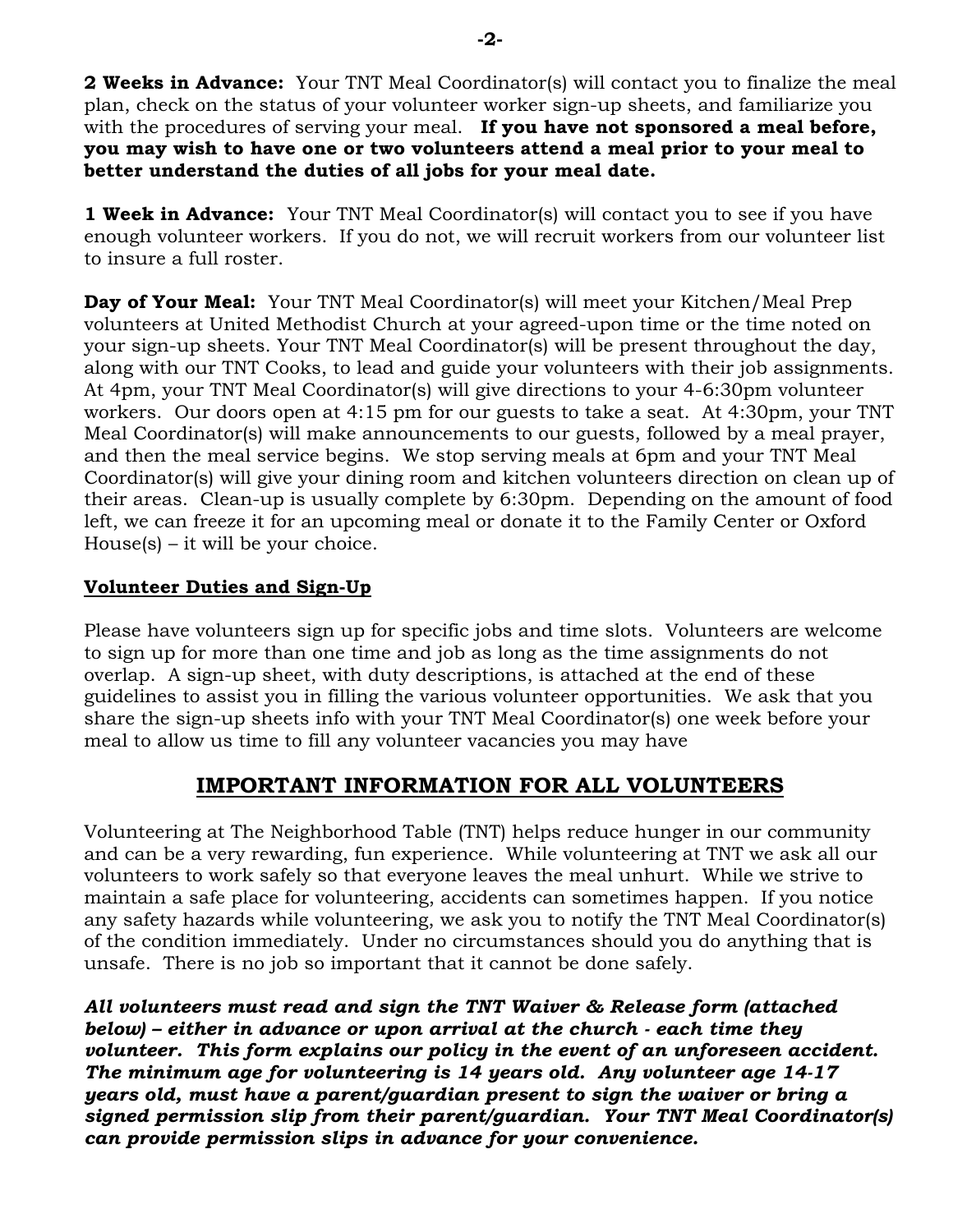Appropriate serving attire is requested (no tank tops, no mini-shorts/skirts, no flip flops) & no cell phone use during the meal – we require the same from our guests. If you have long hair or long bangs, we ask that you pull hair/bangs back with a hair tie or barrette.

If arriving prior to 4:30pm, please park in the lot south of the United Methodist Church and enter the right-hand door, which is closest to the kitchen (up stairwell). This southside door is locked at 4:30pm. If arriving after 4:30pm, use the east-side parking lot and door - this is the same entrance used by our guests. **ALL:** Please lock your purse/valuables in your vehicle.

We provide aprons to identify you as a volunteer and to protect your clothing. Volunteers are asked to wear a nametag (first name only) to help us, and our guests, communicate with you.

If you have flu-like symptoms 24 hours prior to your time-slot or are feeling ill on the day of the meal, please try to find a replacement volunteer and do not come to the meal. We do not want to spread any illness at our meals.

You may be asked to wear plastic foodservice gloves and/or a hair net for your job. Please wash your hands regularly throughout the meal.

It is important that you not congregate and visit with other volunteers while the meal is going on; but rather talk with the guests, as much as you are comfortable, to help create a friendly, caring, and comfortable environment for our guests. Some ways to do this are:

- Talk about the weather, Packers, Brewers, local sports, etc.
- Ask if they enjoyed their meal; ask what their favorite meal is.
- If things are slow, have a cup of coffee, water, etc. with a family or group.
- Walk around the dining area clearing plates, saying "hello", complimenting an outfit or hairstyle, etc. is a great way to increase the comfort level of the guests.

#### **Thank you very much for all you do as a volunteer in our community. You are of great value to our meal program and we would not be able to continue our program without you!!**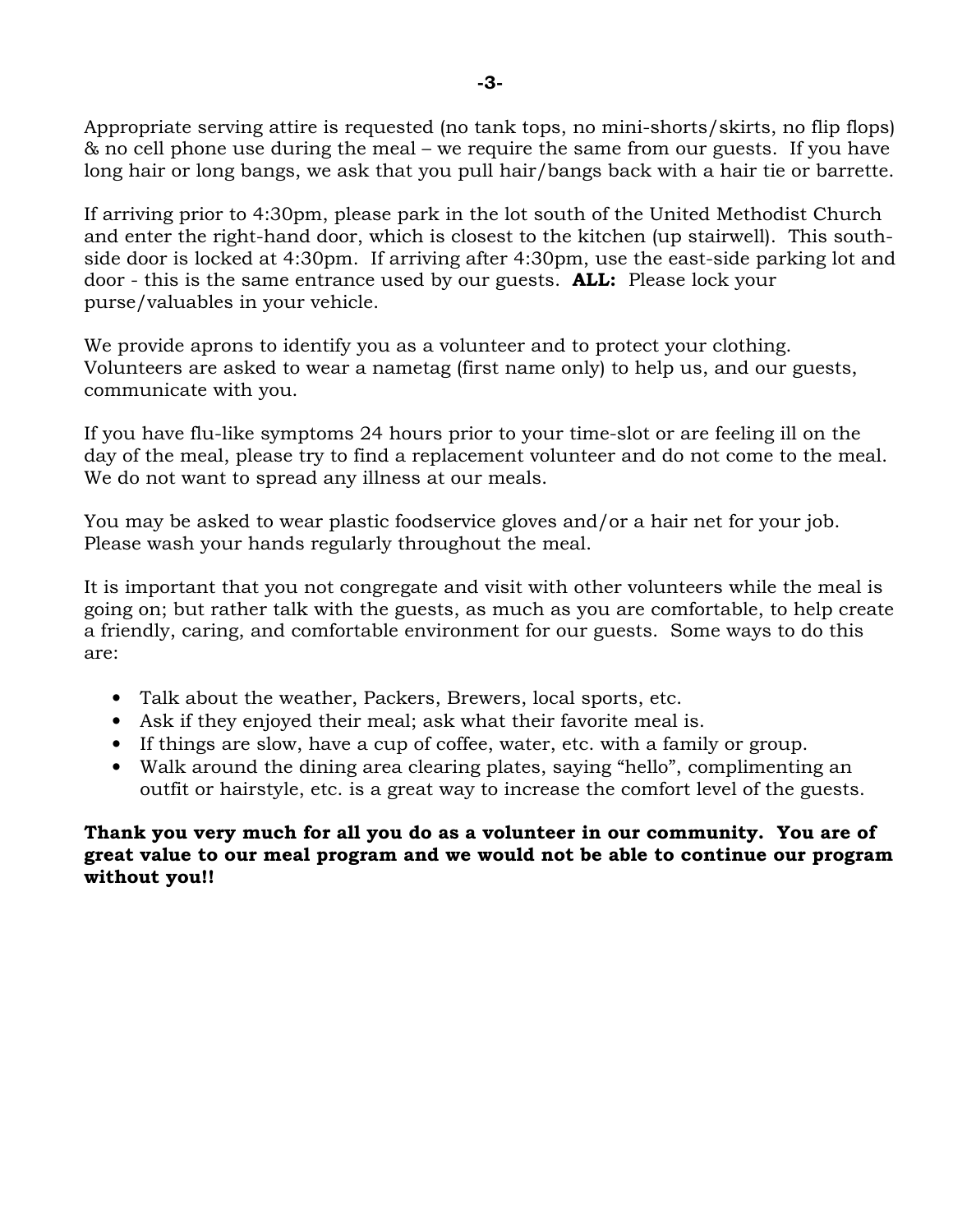

# **The Neighborhood Table Volunteer Sign-Up Sheets**

Please lock your purse/valuables in your vehicle – Thank you. Please note that all volunteers need to read and sign the TNT Waiver & Release form.

#### **Kitchen - Meal Preparation 12:30 – 3:30 pm 2-3 People (Varies with Menu)**

Cut up meat, chop vegetables, open cans, fill fruit cups, etc. TNT will provide an experienced cook to assist you. Meal Preparation can only be done off-site if you have a State-certified kitchen and can ensure the food is safely stored and transported.

1. \_\_\_\_\_\_\_\_\_\_\_\_\_\_\_\_\_\_\_\_\_\_\_\_\_\_\_\_\_\_\_\_\_ 2. \_\_\_\_\_\_\_\_\_\_\_\_\_\_\_\_\_\_\_\_\_\_\_\_\_\_\_\_\_\_\_\_\_

3. \_\_\_\_\_\_\_\_\_\_\_\_\_\_\_\_\_\_\_\_\_\_\_\_\_\_\_\_\_\_\_\_\_

#### **Dining Room Set-up 1:30 - 3:00 pm ODC Team**

ODC clients involved in a specialized training program are covering these duties, except for the last Tue of the month. **If you have people that want to volunteer during this time, they are welcome to come and share the duties with the ODC team**. Please discuss with your TNT Meal Coordinator(s).

1.  $\frac{2.}{2}$ 

#### **THURSDAY Take-Out Meal Prep 3:00 - 4:00 pm 4-5 People (may be earlier/later workers)**

**Thursdays Only**. 1) Fill take-out containers (2-3 people). Often, the Meal Preparation volunteers (see above) stay to fill take-outs. 2) Carry take-out containers across dining room to Take-Out table (2 people). Often, the Kitchen/Dining Room Server volunteers (see below) come in early to carry take-outs.

#### **Fill Take-Out Containers:**

 $1.$  2.

 $3.$ 

#### **Carry Take-Out Containers (Runners):**

1. \_\_\_\_\_\_\_\_\_\_\_\_\_\_\_\_\_\_\_\_\_\_\_\_\_\_\_\_\_\_\_\_\_ 2. \_\_\_\_\_\_\_\_\_\_\_\_\_\_\_\_\_\_\_\_\_\_\_\_\_\_\_\_\_\_\_\_\_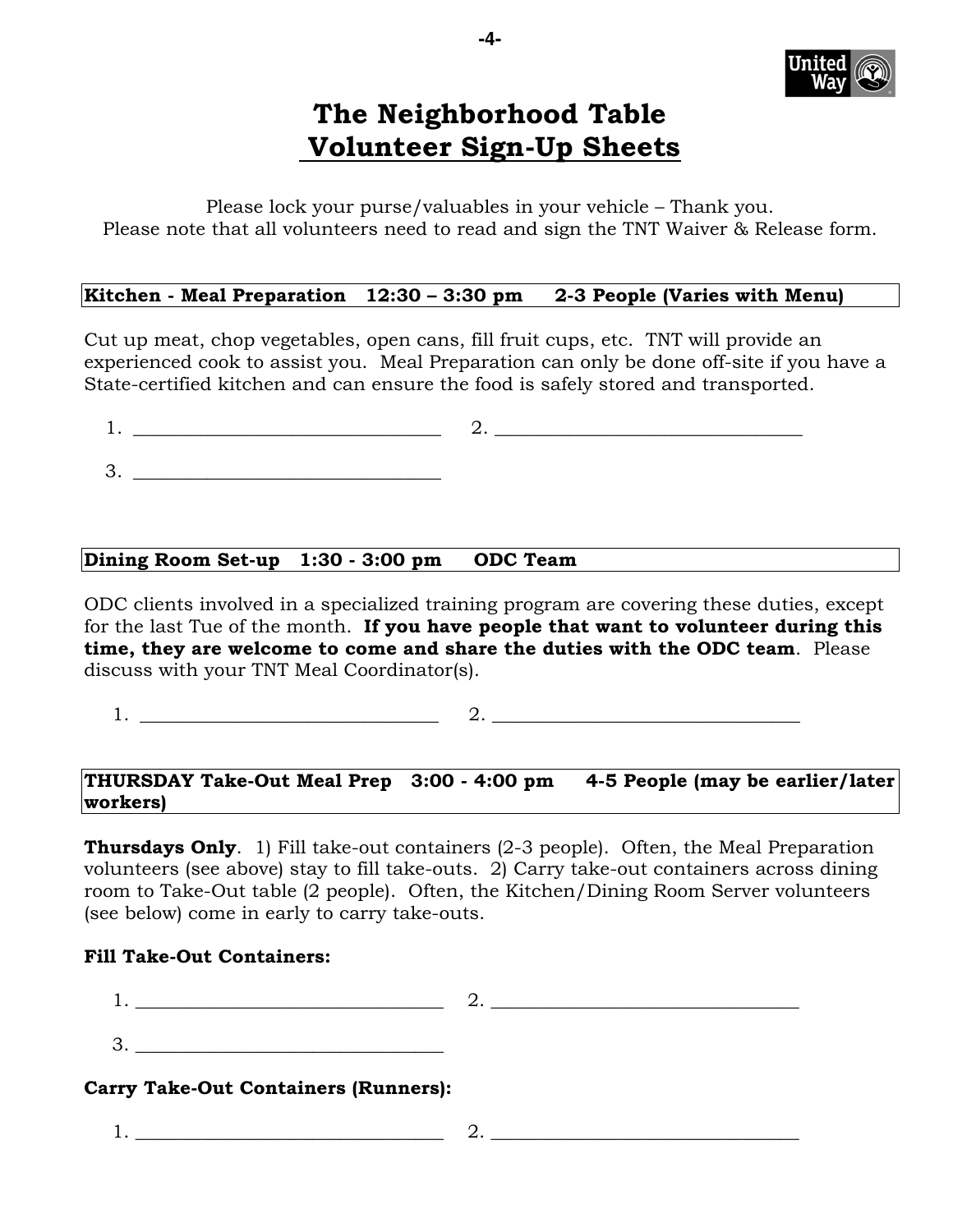Please lock your purse/valuables in your vehicle – Thank you. Please note that all volunteers need to read and sign the TNT Waiver & Release form.

#### **Kitchen Servers & Clean-Up 4:00 - 6:30pm 3-4 People (Varies with Menu)**

These volunteers fill the plates and give them to the Dining Room Servers through the serving window. Your TNT Meal Coordinator(s) or Cook will make a sample plate with measured scoops to ensure everyone gets an equal portion and to help us not run out of food. Kitchen Servers are expected to help with Kitchen Clean-Up starting at 6pm.

1. \_\_\_\_\_\_\_\_\_\_\_\_\_\_\_\_\_\_\_\_\_\_\_\_\_\_\_\_\_\_\_\_\_ 2. \_\_\_\_\_\_\_\_\_\_\_\_\_\_\_\_\_\_\_\_\_\_\_\_\_\_\_\_\_\_\_\_\_ 3. \_\_\_\_\_\_\_\_\_\_\_\_\_\_\_\_\_\_\_\_\_\_\_\_\_\_\_\_\_\_\_\_\_ 4. \_\_\_\_\_\_\_\_\_\_\_\_\_\_\_\_\_\_\_\_\_\_\_\_\_\_\_\_\_\_\_\_\_

### **Greeter(s) 4:00 - 6:00 pm - 2 people (1 each on lower and upper level)**

- Door Greeter: Welcome guests at the main entrance doors. Assist them on the elevator lift, if needed, or guide them to the dining room upstairs. Thank them for coming on the way out.
- Dining Room Greeter: Assist guests in finding an empty seat, get highchair when needed, make space for wheelchairs, etc.

1.  $2.$ 

**Dining Room Team & Dining Room Clean-Up** *(Ages 14 years old and up only please!!) 4:00 - 6:30pm*

**Plate Scraper (1):** Scrape plates into garbage can. Help with Clean-Up.

1.  $\Box$ 

**Dessert Table Workers (1 or 2):** Cut desserts & set on trays. Help with Clean-Up.

1.  $\frac{1}{2}$   $\frac{1}{2}$   $\frac{1}{2}$   $\frac{1}{2}$   $\frac{1}{2}$   $\frac{1}{2}$   $\frac{1}{2}$   $\frac{1}{2}$   $\frac{1}{2}$   $\frac{1}{2}$   $\frac{1}{2}$   $\frac{1}{2}$   $\frac{1}{2}$   $\frac{1}{2}$   $\frac{1}{2}$   $\frac{1}{2}$   $\frac{1}{2}$   $\frac{1}{2}$   $\frac{1}{2}$   $\frac{1}{2}$   $\frac{1}{2}$   $\frac{1}{2}$ 

**Beverage Table Workers (2):** Pour a variety of hot & cold beverages. Help with Clean-Up.

1. \_\_\_\_\_\_\_\_\_\_\_\_\_\_\_\_\_\_\_\_\_\_\_\_\_\_\_\_\_\_\_\_\_ 2. \_\_\_\_\_\_\_\_\_\_\_\_\_\_\_\_\_\_\_\_\_\_\_\_\_\_\_\_\_\_\_\_\_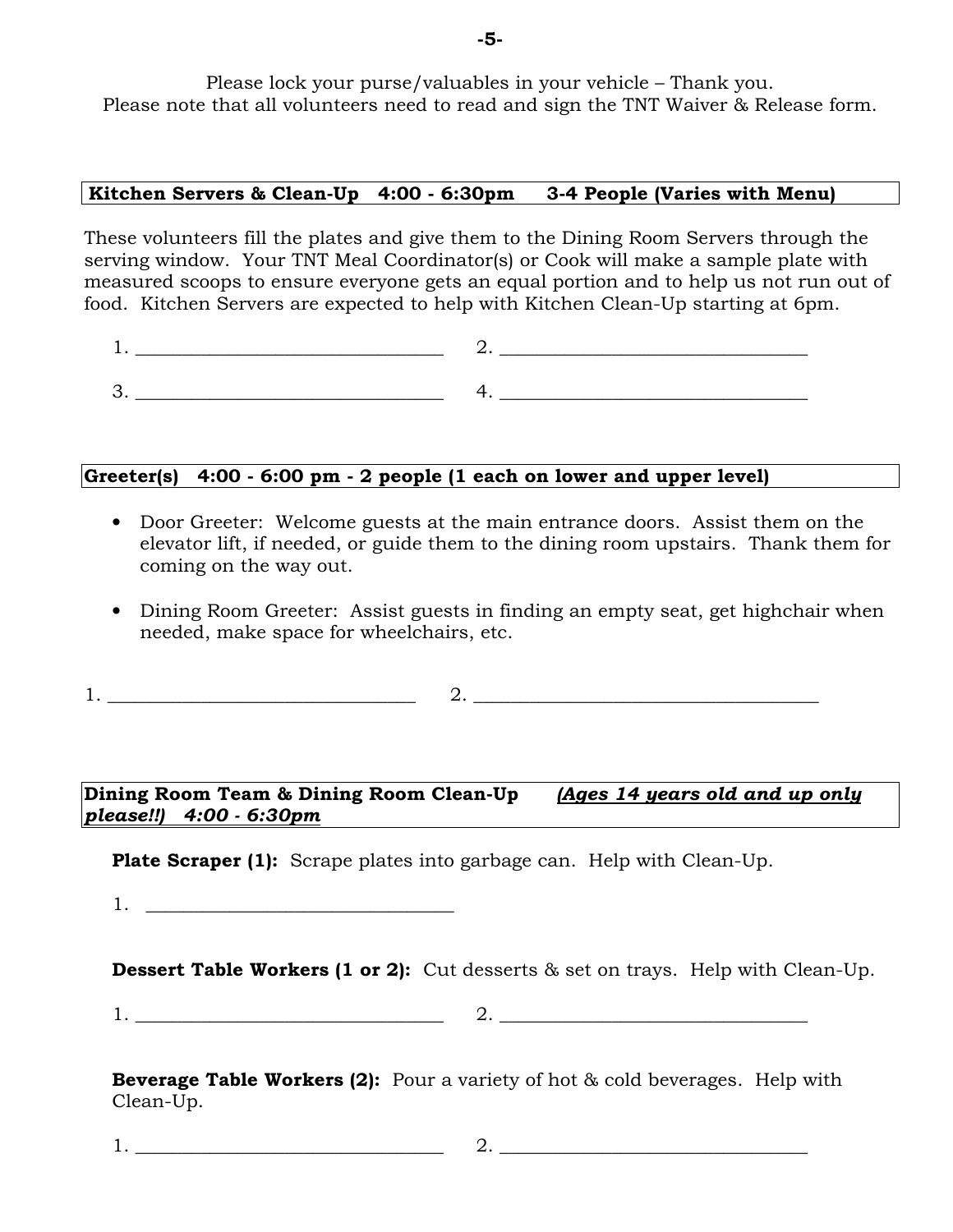Please lock your purse/valuables in your vehicle – Thank you. Please note that all volunteers need to read and sign the TNT Waiver & Release form.

**Table Servers (13):** 4:00 – 6:30pm. Serve beverages, meal plates, & desserts; visit with guests; bus tables for a second setting. Help with Clean-Up.

| $5.$ 6.   |
|-----------|
| $7.$ $8.$ |
|           |
|           |
|           |

#### **Dishwasher Helper: 4:30 – 7:00 pm (Teamed with a TNT Dishwasher)**

 $1.$ 

#### **Clean-up Team 5:45 – 7:00 pm 2 people OR two Dining Room/Kitchen Server Volunteers stay until the end**

Assist Kitchen Team in doing dishes (using the commercial dishwasher), putting away dishes, cleaning off counters, wiping off tables, counters, and sinks, storing all items belonging to The Neighborhood Table in the storage area or pantry, and return all siteowned items to their proper place. A TNT volunteer and checklist will be available to assist you with these duties. This is an important job so TNT and the Sponsor groups are welcome to continue serving at our meal site!!

1. \_\_\_\_\_\_\_\_\_\_\_\_\_\_\_\_\_\_\_\_\_\_\_\_\_\_\_\_\_\_\_\_\_ 2. \_\_\_\_\_\_\_\_\_\_\_\_\_\_\_\_\_\_\_\_\_\_\_\_\_\_\_\_\_\_\_\_\_

**Revised 02-24-2019**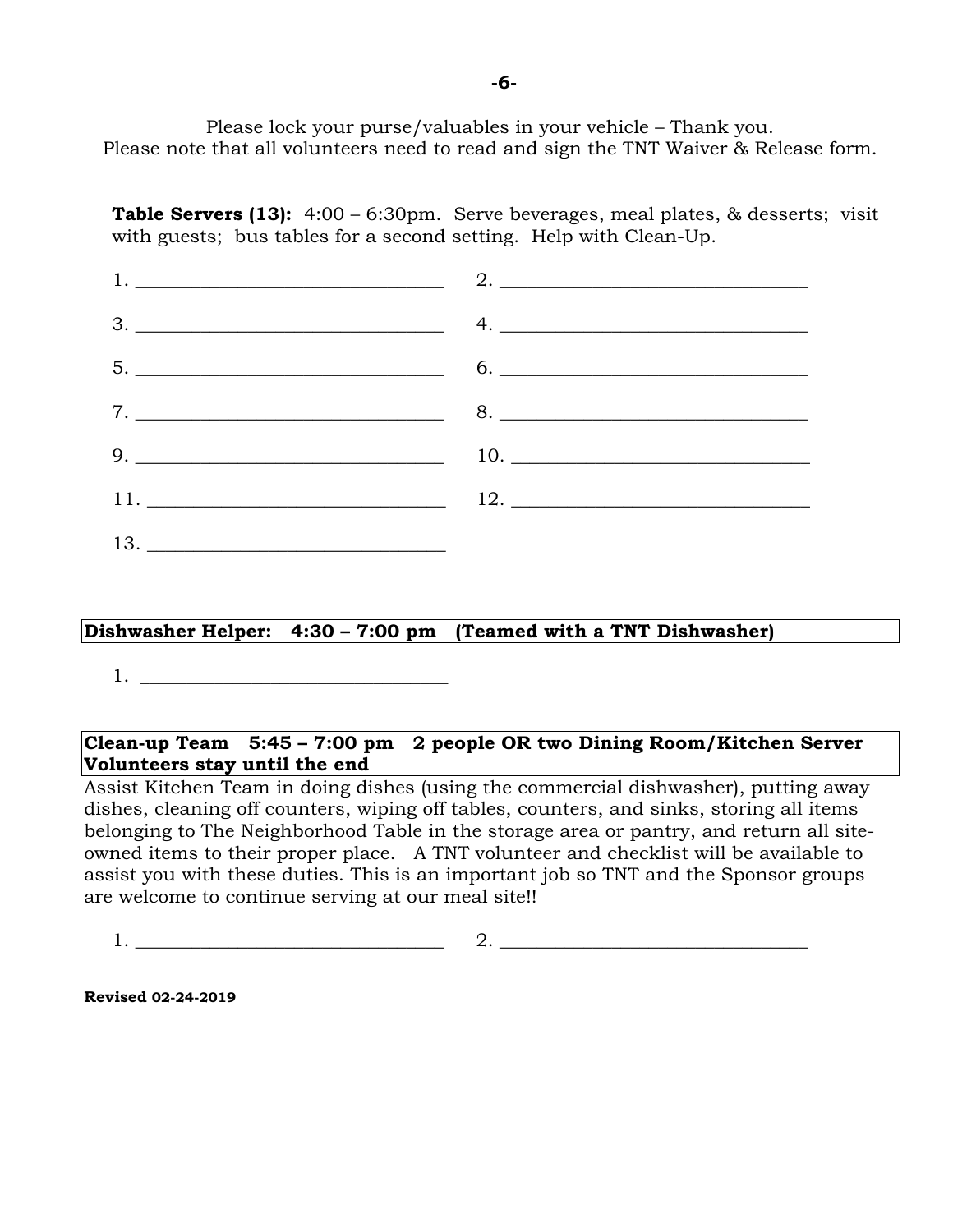

# **DESSERT SIGN-UP SHEET**

MEAL DATE: the contract of the contract of the contract of the contract of the contract of the contract of the contract of the contract of the contract of the contract of the contract of the contract of the contract of the

### \*\*TUESDAY MEAL: 5-7 Sign-Ups Needed THURSDAY MEAL: 10-12 Sign-Ups Needed SUGGESTION: 24 Pieces of Bars or 2 Dozen Cookies per Sign-Up

 $\overline{\phantom{a}}$  2.  $3.$  $7.$ 8. 10.  $\qquad \qquad$ 11.  $\blacksquare$  $\begin{array}{c|c} \hline \textbf{12.} & \textbf{12.} & \textbf{12.} & \textbf{12.} \\ \hline \end{array}$